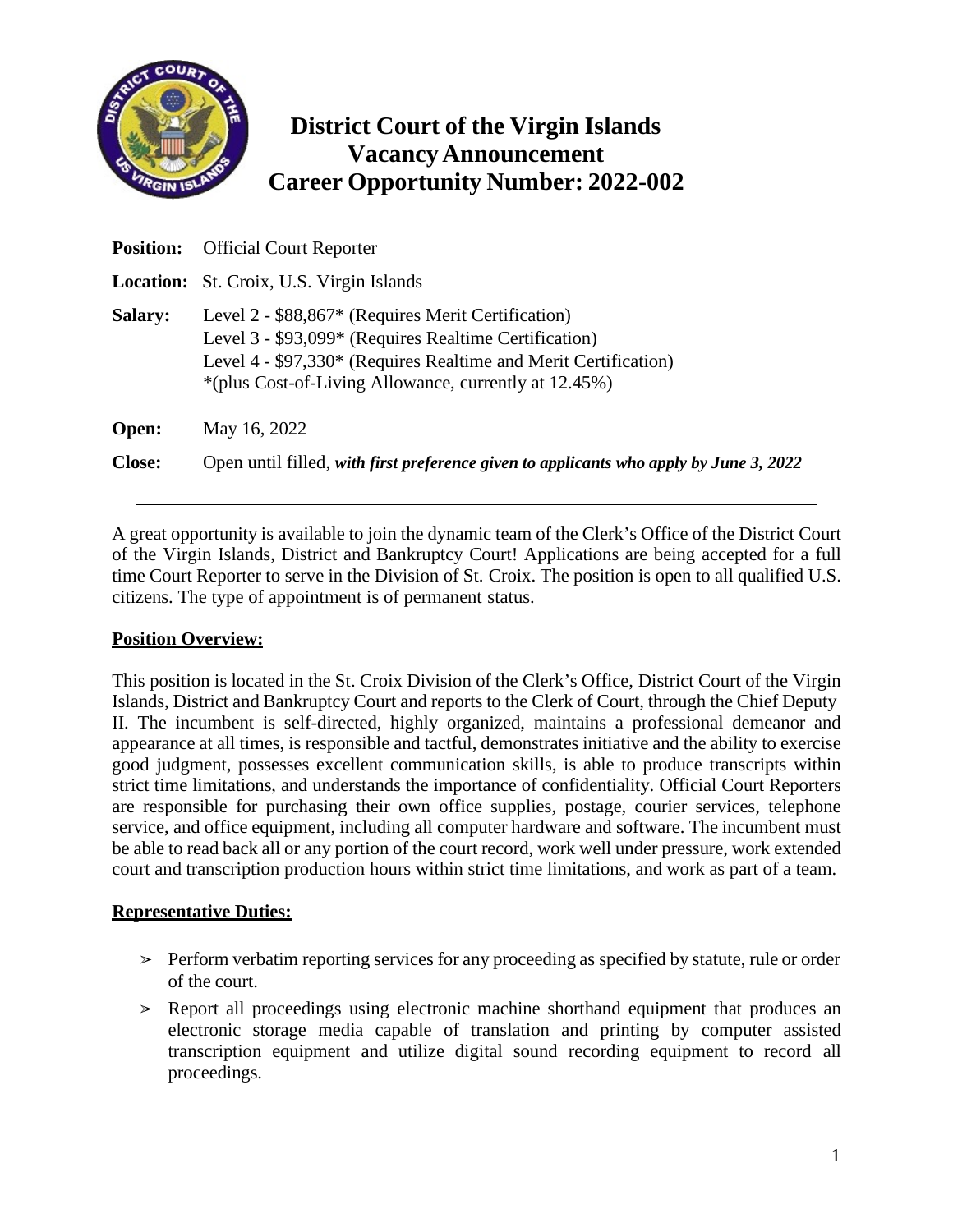- ➢ Provide Realtime reporting upon request of a party who has agreed to pay the fees established by the Court and the JudicialConference.
- ➢ Provide Realtime feed for any judicial officer as directed, without charge.
- ➢ Read back all or any portions of the court record upon request of the presiding judge.
- ➢ Provide transcripts of proceedings requested by a party who has agreed to pay the fees established by the Court and the JudicialConference.
- $\geq$  Provide transcripts of any proceedings that a judge or the Court may direct without charge.
- ➢ File with the Clerk of Court a copy of all transcripts prepared within the timeframes and consistent with the fees established by the Court, the Judicial Conference of the United States, and the Court Reporter Management Plan.
- ➢ File a transcript or provide an electronic sound recording to the Court, without charge, of all arraignments, pleas and proceedings in connection with the imposition of sentence in criminal cases. Certification of the recording by the court reporter is required.
- ➢ Certify and file with the Clerk of Court all original shorthand notes and other original records of proceedings the reporter has recorded.
- ➢ Comply with formatting and billing requirements established by the Judicial Conference of the United States and other administrative duties and requirements as assigned by the supervisor and the Court.
- ➢ Adhere to the *Guide to Judiciary Policies and [Procedures](https://jnet.ao.dcn/policy-guidance/guide-judiciary-policy)* and *Code of [Conduct](http://www.uscourts.gov/rules-policies/judiciary-policies/code-conduct/code-conduct-judicial-employees) for Judicial [Employees](http://www.uscourts.gov/rules-policies/judiciary-policies/code-conduct/code-conduct-judicial-employees)*.

### **Qualifications:**

For consideration, applicants must possess at least four years of court reporting experience as a freelance reporter or as a court reporter, or a combination thereof, and must have passed the Registered Professional Reporter (RPR) Examination administered by the National Court Reporters Association (NCRA). Applicants must have obtained a Registered Merit Reporters (RMR) certificate from the NCRA. Applicants must pass a Certified Realtime Reporter (CRR) exam within the first year of employment, if they have not already attained certification. Official court reporters must have all necessary equipment to provide real-time to judges, court staff and attorneys.

#### **Court Preferred Skills/Experience**:

Realtime certification is preferred. Prior judiciary experience is also preferred.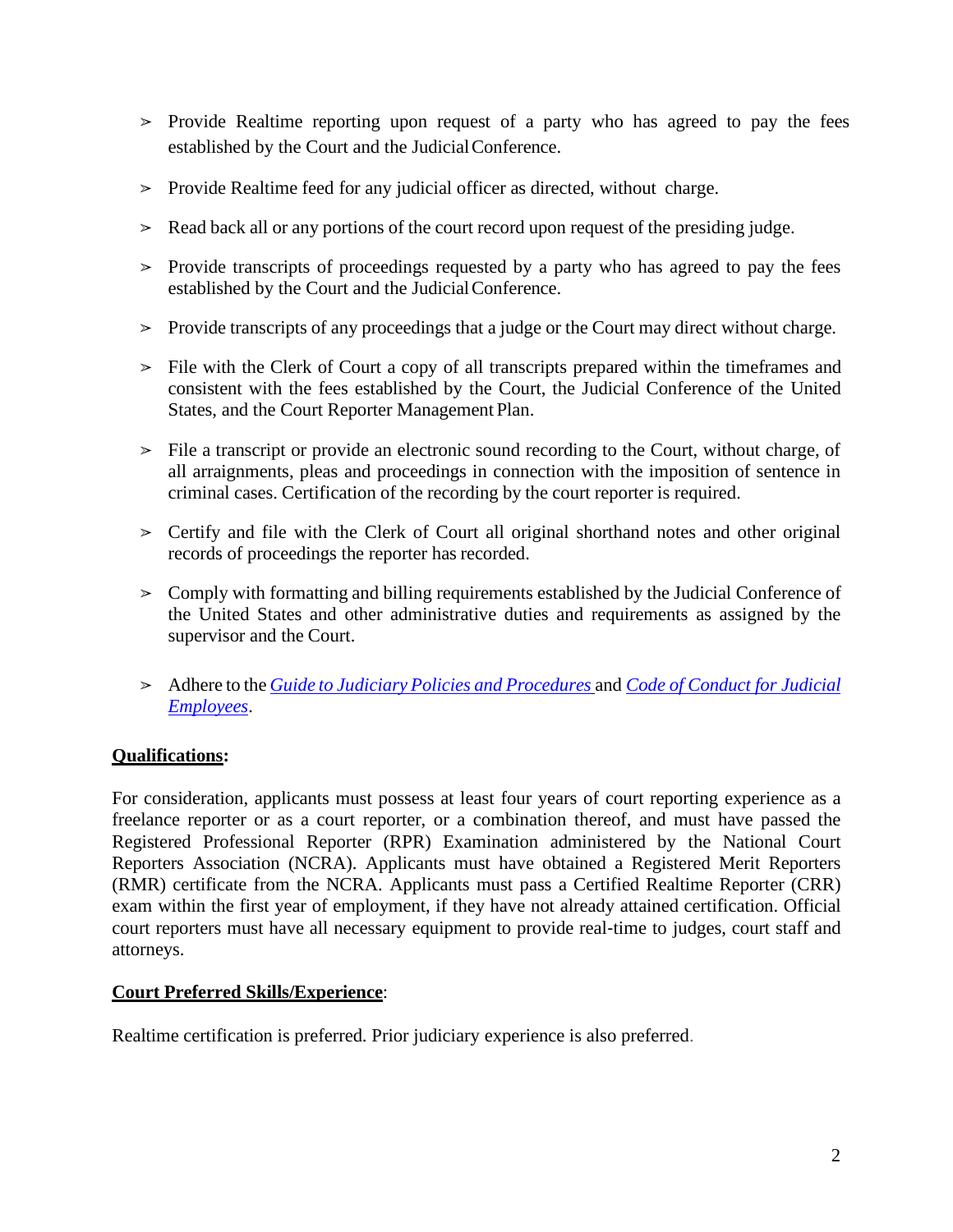#### **Required Competencies (Knowledge, Skills and Abilities):**

#### **Court Operations**

Skilled in the use of computer-aided transcription (CAT) equipment. Ability to record and transcribe 180 words per minute for literary matters, 200 words per minute for jury charge, and 225 words per minute for testimony at 95% accuracy. Ability to work harmoniously with others as part of a team. Skilled in communicating with professionals and members of the public. Ability to submit scheduled reports accurately and on schedule. Knowledge of legal terminology and federal rules, as applicable. Ability to handle a fast paced and heavy workload with quick response time requirements.

#### **Written and Oral Communication/Interaction**

Ability to communicate effectively (orally and in writing) to provide information. Ability to interact effectively and appropriately with the public, providing customer service and resolving difficulties while complying with regulations, rules and procedures.

#### **Information Technology and Automation**

Knowledge of and skill in using office equipment and applications, such as word processing, email, spreadsheets, and other administrative computer-based systems used for the office and the court.

#### **Work Environment and Physical Demands**

Work is performed in an office setting and may occur at off-site meeting locations or temporary duty stations. Travel and overnight stay may be required.

#### **Benefits**:

A generous benefits package is available to full-time permanent employees which may include:

- $\geq$  A minimum of 11 paid holidays;
- $\geq$  Paid annual leave in the amount of 13 days per year for the first three years, 20 days after three years, and 26 days after fifteen years;
- $\geq$  Paid sick leave in the amount of 13 days per year;
- ➢ Optional participation in choice of Federal Employees Health Benefits;
- ➢ Optional participation in Federal Employees Group Life Insurance;